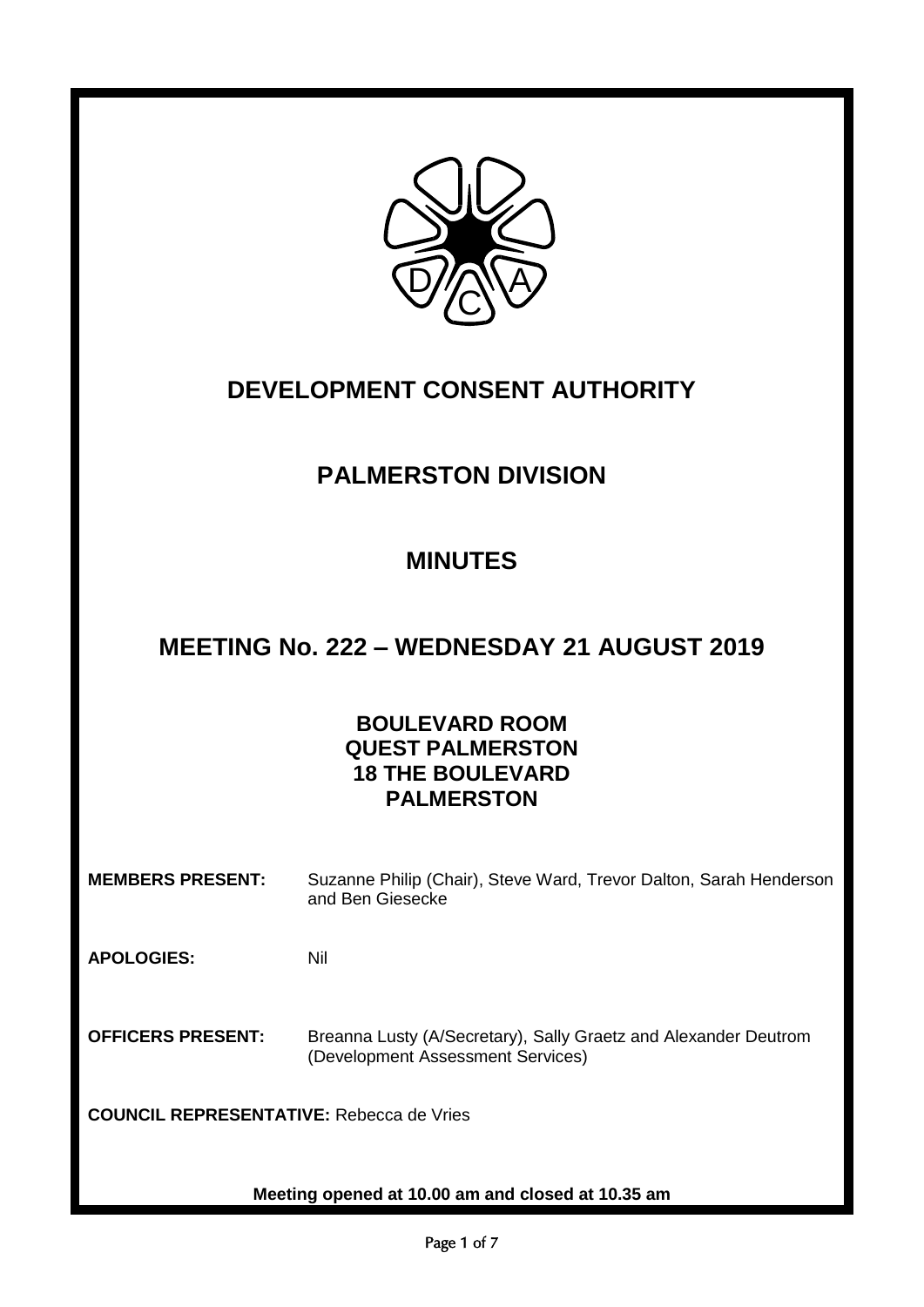**THE MINUTES RECORD OF THE EVIDENTIARY STAGE AND THE DELIBERATIVE STAGE ARE RECORDED SEPARATELY. THESE MINUTES RECORD THE DELIBERATIVE STAGE. THE TWO STAGES ARE GENERALLY HELD AT DIFFERENT TIMES DURING THE MEETING AND INVITEES ARE PRESENT FOR THE EVIDENTIARY STAGE ONLY.**

#### **ITEM 1** ALTERATION AND ADDITIONS TO THE EXISTING DEVELOPMENT<br>PA2019/0268 LOT 7079 (23) CALLANAN ROAD. TOWN OF PALMERSTON **LOT 7079 (23) CALLANAN ROAD, TOWN OF PALMERSTON RESULTING IN OFFICE WITH ACILLARY WORKSHOP IN A 2 STOREY BUILDING**

**APPLICANT/S** AB Consulting Pty Ltd

The applicant did not attend.

Mr Ben Giesecke left the meeting in accordance with section 97(1)(b) of the *Planning Act 1999.*

**RESOLVED** That, pursuant to section 53(a) of the *Planning Act 1999*, the Development **31/19** Consent Authority consent to the application to develop Lot 7079 (23) Callanan Road, Town of Palmerston for the purpose of alterations and additions to the existing development resulting in office with ancillary workshop in a 2 storey building for the following reasons:

#### **CONDITIONS PRECEDENT**

1. Prior to the endorsement of plans and prior to commencement of works (including site preparation), amended plans to the satisfaction of the consent authority must be submitted to and approved by the consent authority. When approved, the plans will be endorsed and will then form part of the permit. The plans must be drawn to scale with dimensions and must be generally in accordance with the plans submitted on 2 August 2019 but modified to show the extent of sealed outdoor surfaces associated with car parking areas and outdoor storage areas to be provided as part of the development.

#### **GENERAL CONDITIONS**

- 2. The works carried out under this permit shall be in accordance with the drawings endorsed as forming part of this permit.
- 3. The owner of the land must enter into agreements with the relevant authorities for the provision of electricity facilities to the development shown on the endorsed plan in accordance with the authorities' requirements and relevant legislation at the time.
- 4. Stormwater is to be collected and discharged into the drainage network to the technical standards of and at no cost to City of Palmerston as the case may be to the satisfaction of the consent authority.
- 5. A waste management plan must be prepared, to the requirements of the City of Palmerston, to the satisfaction of the consent authority.

#### **NOTES:**

1. The Power and Water Corporation advises that the Power Network Engineering Section [\(powerconnections@powerwater.com.au\)](mailto:powerconnections@powerwater.com.au) should be contacted via email in a minimum of 1 month prior to construction works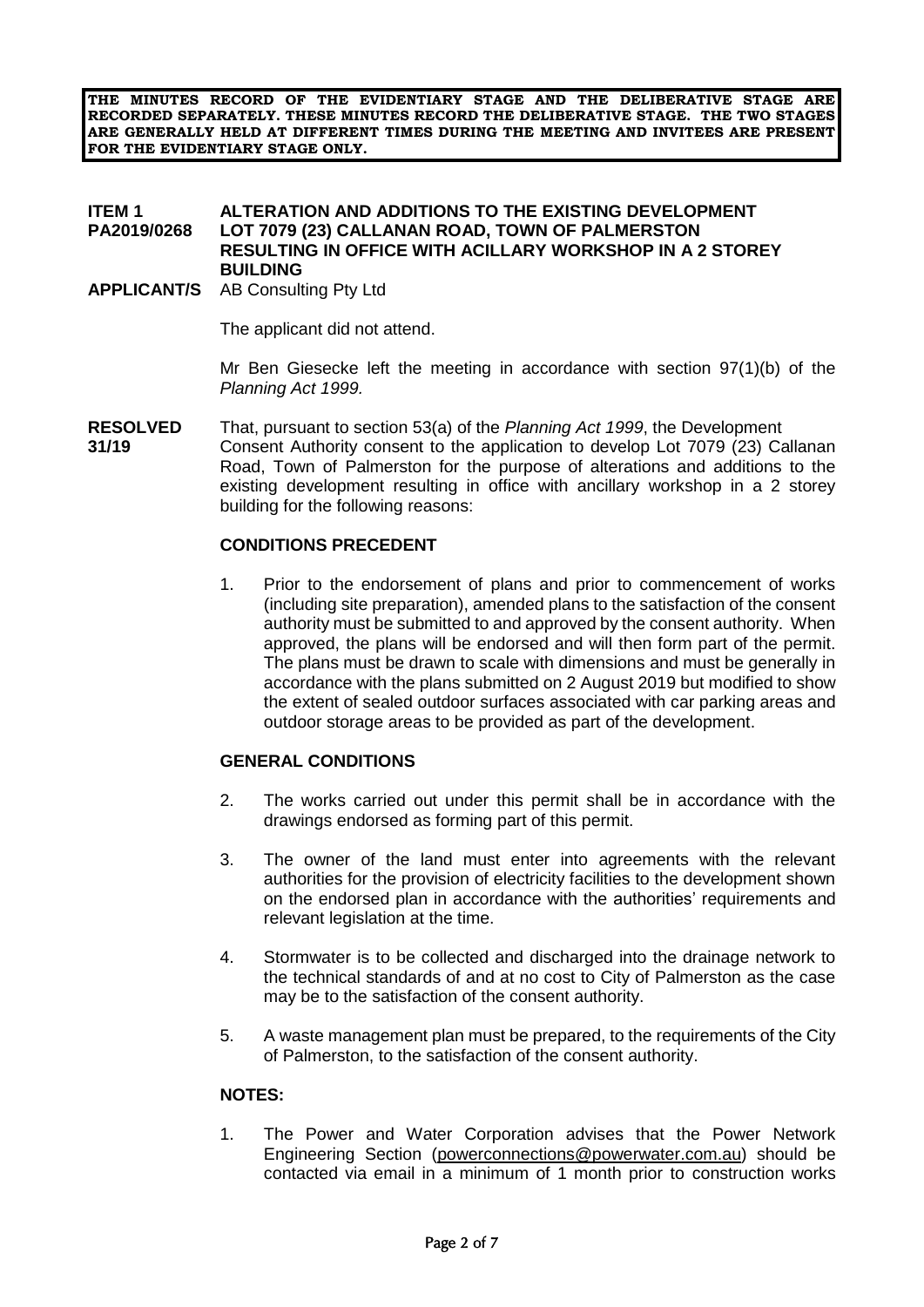commencing in order to determine the Corporation's servicing requirements, and the need for upgrading of on-site and/or surrounding infrastructure.

#### **REASONS FOR THE DECISION**

1. Pursuant to section 51(a) of the *Planning Act 1999,* the consent authority must take into consideration the planning scheme that applies to the land to which the application relates.

The proposal has been assessed against the Northern Territory Planning Scheme (NTPS) and is fully compliant with the relevant clauses. The site is zoned SC (Service Commercial). The primary purpose of Zone SC is to provide for commercial activities, which, because of the nature of their business or size of the population catchment, require large sites. The proposed occupier of the site, Yilli Housing, is a commercial venture, which because of the nature of its business, requires a large site.

As outlined in the technical assessment, the proposal complies with the car parking requirements of Clause 6.5.1, where 24 car parking bays are required and 25 car parking bays are provided. The proposal also complies with the parking layout provisions outlined in Clause 6.5.3 (Parking Layout) and provides a loading bay in accordance with the requirements of Clause 6.6 (Loading Bays).

2. Pursuant to section 51(e) of the *Planning Act 1999*, the consent authority must take into consideration any submissions made under the section 49, and any evidence or information received under section 50, in relation to the development application

No public submissions were received during the exhibition period under Section 49 of the *Planning Act 1999* with respect to the proposal.

3. Pursuant to section 51(m) of the *Planning Act 1999*, the consent authority must take into consideration the public utilities or infrastructure provided in the area in which the land is situated, the requirement for public facilities and services to be connected to the land and the requirement, if any, for those facilities, infrastructure or land to be provided by the developer for that purpose.

The proposal was circulated to the City of Palmerston (Council), Power and Water Corporation and the Department of Environment and Natural Resources for comment. In its comments, Council advised that it was not able to support the application as it required further information around the use of the workshop and the inclusion of any outdoor storage to undertake a proper assessment of the application.

The applicant provided an amended statement of effect and dimensional plans on 2 August 2019 in response Council's concerns. The amended application specified the workshop as a 'light industry' use, provides outdoor storage and provides additional parking in accordance with the requirements of the NTPS. Council attended the meeting and advised that it had no objection to the amended proposal.

Council also advised the requirement of a waste management plan could be dealt with as a standard condition, and that a stormwater management plan was requested due to the site being bituminised as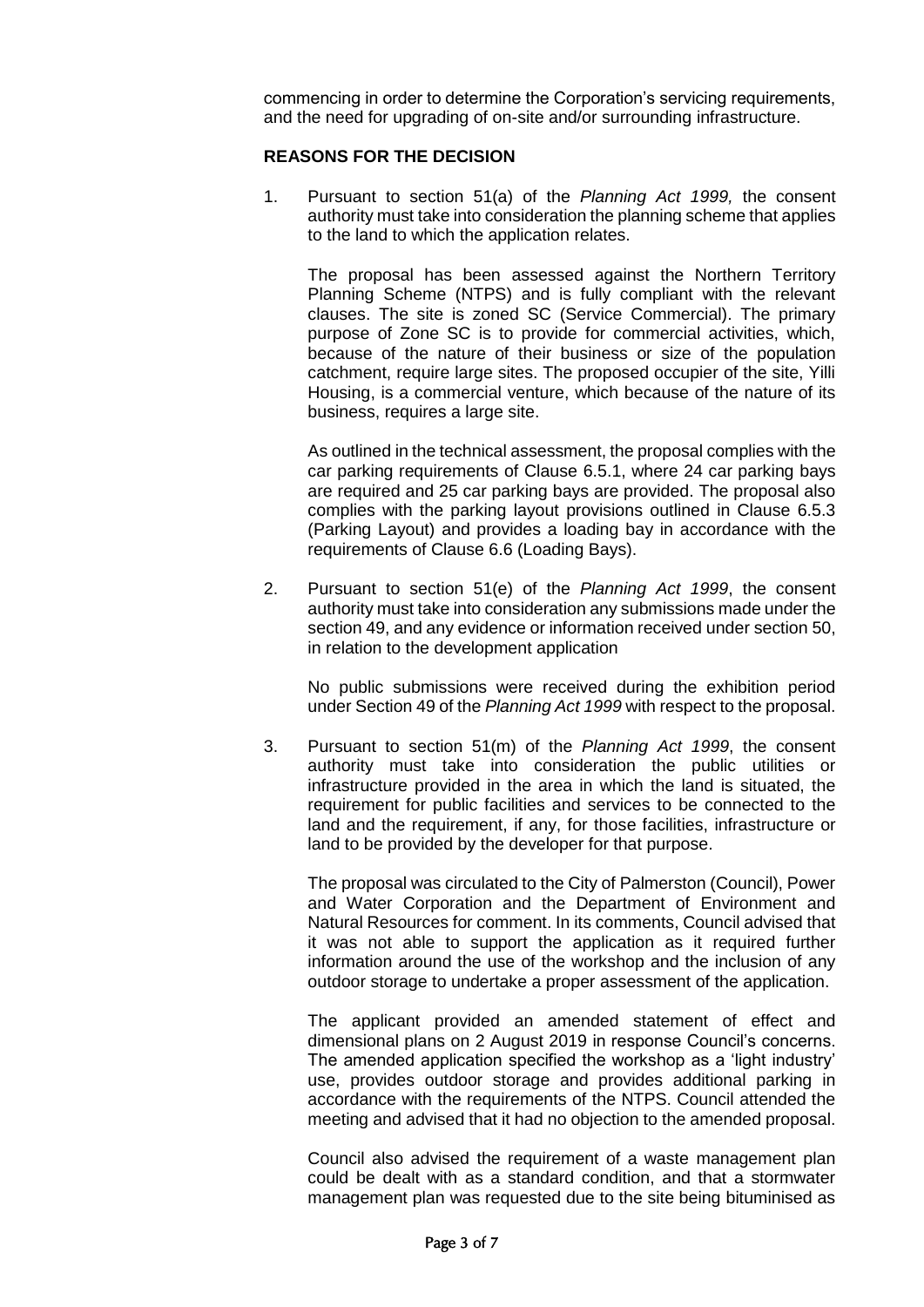part of the proposal. The Authority determined to include a condition precedent on the permit requiring amended plans showing the extent to which the site will be bituminised, and determined to include a standard stormwater condition on the permit.

4. Pursuant to section 51(n) of the Planning Act 1999, the consent authority must take into consideration the potential impact on the existing and future amenity of the area in which the land is situated.

The proposal is for minor internal works and will not significantly alter the general appearance of the site from the street. It is fully compliant with the relevant provisions of the NTPS and provides additional parking on site. As such, the proposal is not expected to negatively impact on the existing or future amenity area.

#### **ACTION:** Notice of Consent and Development Permit

#### **ITEM 2 CHANGE OF USE FROM OFFICE TO PLACE OF WORSHIP (PART LEVEL 1) PA2019/0213 LOT 635 (11) PALMERSTON CIRCUIT, TOWN OF PALMERSTON APPLICANT/S** Northern Planning Consultants

Mr Brad Cunnington (Northern Planning Consultants) and Mr Jared Archibald attended on behalf of the applicant. Submitter, Ms Nathalie Campion (Ella Bache Palmerston) also attended.

Mr Cunnington tabled two photographs taken on Sunday 18 August 2018 showing car parking utilisation surrounding the site.

**RESOLVED** That, pursuant to section 53(a) of the *Planning Act 1999*, the Development **32/19** Consent Authority consent to the application to develop Lot 635 (11) Palmerston Circuit, Town of Palmerston for the purpose of a change of use from office to place of worship (part level 1), subject to the following conditions:

#### **GENERAL CONDITIONS**

- 1. The works carried out under this permit shall be in accordance with the drawings numbered 2019/0213/01 – 2019/0213/03 endorsed as forming part of this permit.
- 2. The owner of the land must enter into agreements with the relevant authorities for the provision of water supply, sewerage and electricity facilities to the development shown on the endorsed plan in accordance with the authorities' requirements and relevant legislation at the time.
- 3. Any developments on or adjacent to any easements on site shall be carried out to the requirements of the relevant service authority to the satisfaction of the consent authority.

#### **NOTES:**

1. The Power and Water Corporation advises that the Water and Sewer Services **Development** Development Section [\(landdevelopmentnorth@powerwater.com.au\)](mailto:landdevelopmentnorth@powerwater.com.au) and Power Network Engineering Section [\(powerconnections@powerwater.com.au\)](mailto:powerconnections@powerwater.com.au) should be contacted via email a minimum of 1 month prior to construction works commencing in order to determine the Corporation's servicing requirements, and the need for upgrading of on-sit and/or surrounding infrastructure.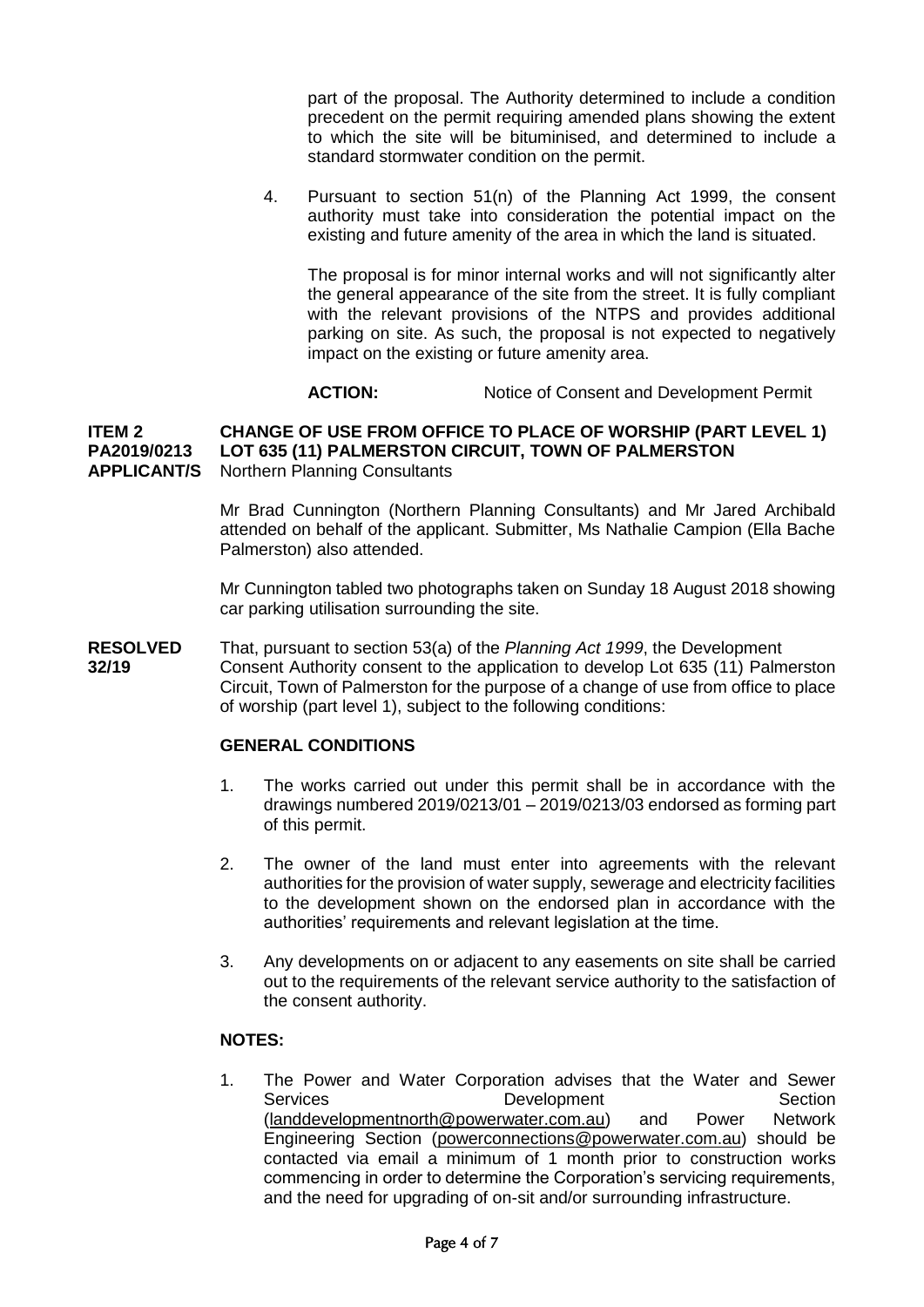2. The Department of Environment and Natural Resources advises that construction work should be conducted in accordance with the Northern Territory Environment Protection Authority' Noise Guidelines for Development Sites. The guidelines specify that on-site construction activities are restricted to between 7am and 7pm Monday to Saturday and 9am to 6pm Sunday and Public Holidays. For construction activities outside these hours refer to the guidelines for further information.

#### **REASONS FOR THE DECISION**

1. Pursuant to section 51(a) of the *Planning Act 1999,* the consent authority must take into consideration the planning scheme that applies to the land to which the application relates.

The application is for a change of use from office to place of worship at Lot 635 (11) Palmerston Circuit, Town of Palmerston. The change of use relates to tenancy B and C on the upper level.

The land is within Zone CB (Central Business) of the NT Planning Scheme (NTPS). 'Place of worship' is a discretionary land use within the zone and consent is therefore required to establish the use. Additionally, the proposal seeks a reduction in parking requirements under Cluse 6.5.2 (Reduction in Parking Requirements) of the NTPS.

Place of worship attracts a parking requirement of 5 bays for every 100m<sup>2</sup> of net floor area which results in a calculated demand for the use of 18 bays.

In its existing form as an office, the tenancy would generate a calculated parking demand of 9 bays.

The change of use increases the calculated parking demand by a further 9 bays and, as these 9 bays cannot physically be provided within the site, the application seeks to reduce vehicle parking requirements under Clause 6.5.2 (Reduction in Parking Requirements of the Scheme).

The application states that, 'notwithstanding the proposed shortfall, the nature of a place of worship is such that peak occupation only occurs for a short period each week, in this case a period of two hours on a Sunday morning and Sunday evenings.' It states that peak operating hours are therefore outside normal business hours, occurring between 10am and 12pm on Sunday morning and 6pm and 8pm on Sunday evenings. Outside peak operating hours, the use is limited to 'smallgroup religious teachings and activities, volunteer administrative duties and genealogy research.' Based on this expected restricted usage, the application concludes that parking generated during these times will be well below that created by the existing office and will be 'able to integrate with existing premises' with the varied peak times enabling the proposal to operate without placing undue pressure on surrounding public parking.

The consent authority acknowledged the considerations it must make in determining a reduction in car parking requirements under Clause 6.5.2. The consent authority considered that the proposal would enable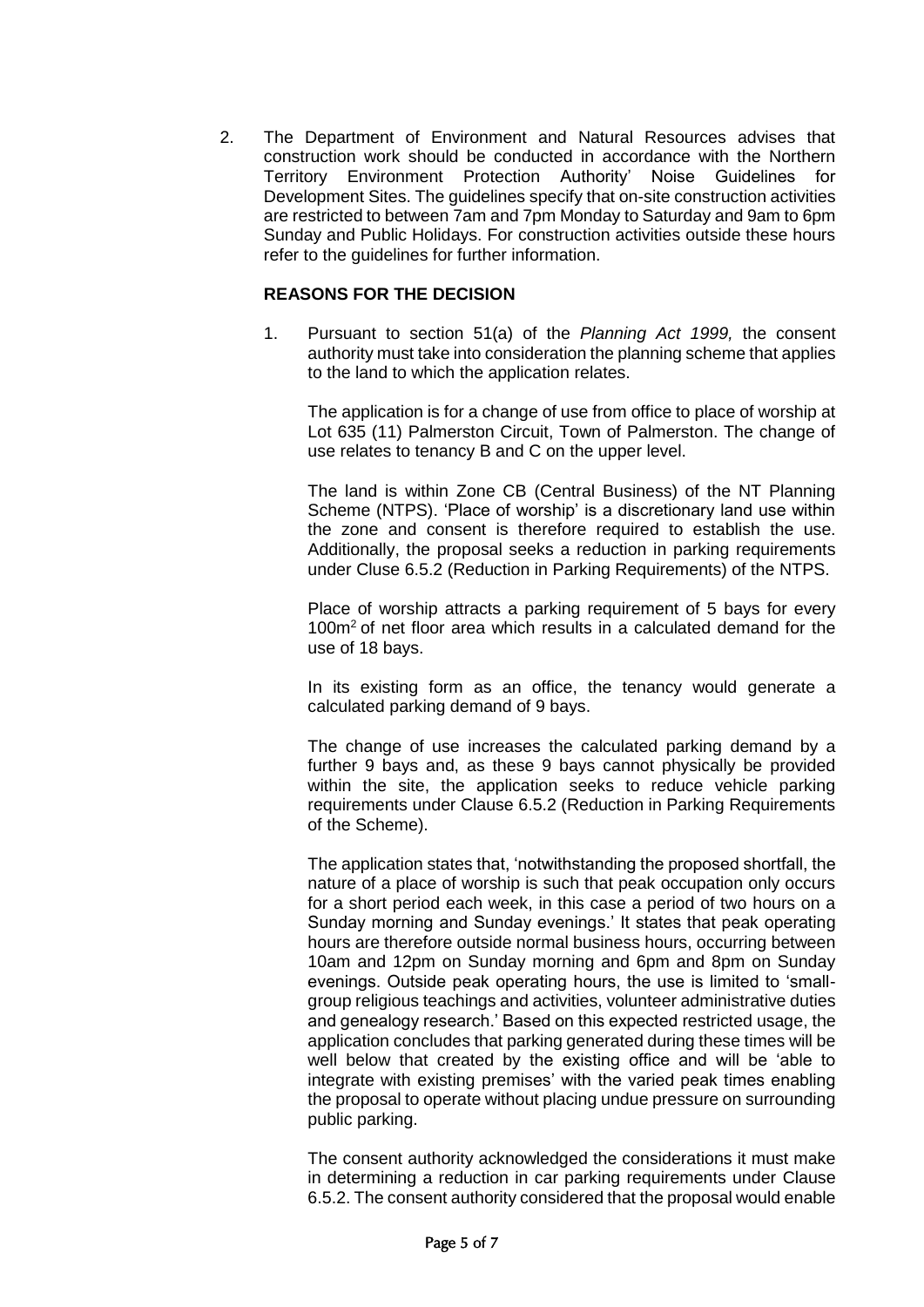use of an existing tenancy within an existing building which is likely to increase activity within the CBD located space. The land is zoned for activity of this nature and the applicant put forward arguments that, because of the specific nature of the use, supported the claim that the use would not place undue pressure on public parking in the area. There are in the order of 150 public car parking spaces within the immediate area of the site. Separate site visits by Development Assessment Services and the applicant confirmed an availability of public parking during the suggested peak usage time, noting this the Authority was satisfied that there was sufficient supply in the area to accommodate the development. The site is located within the CBD which is well serviced by existing public transport, including the Palmerston bus interchange approximately 200m away and a closer bus stop approximately 150m away.

The Authority acknowledged the request from the City of Palmerston for imposition of a condition requiring a monetary contribution in lieu of the parking shortfall. However, the Authority was persuaded by the evidence presented by the applicant regarding the limited nature of the use during the week and usage on weekends and the current availability of public car parking in the area to support the use. It relied on this evidence in determining that a reduction under clause 6.5.2 of 9 bays was appropriate in this situation.

2. Pursuant to section 51(j) of the *Planning Act 1999*, the consent authority must take into consideration the capability of the land to which the proposed development relates to support the proposed development and the effect of the development on the land and on other land, the physical characteristics of which may be affected by the development.

The application is for a change of use of an existing tenancy. The change of use results in a 9 bay parking shortfall. The applicant demonstrated that, despite the shortfall, due to the specific and limited nature of the use and availability of public car parking in the surrounding area, adequate parking is still available in the area to support the development.

No further land capability concerns were identified.

3. Pursuant to section 51(e) of the Planning Act 1999, the consent authority must take into consideration any submissions made under section 49, and any evidence or information received under section 50, in relation to the development application.

Three public submissions were received regarding the application during the public exhibition period. One submission was later withdrawn as the matters raised in the submission had been addressed. The remaining submissions raised concerns with construction noise associated with the development and anti-social behaviour within and around the buildings. Restrictions on when construction works can occur were also sought.

In relation to construction noise, the Authority noted that some construction noise was to be expected given the nature of the development. At the meeting, the applicant indicated that his clients were expecting construction works to occur within a two week period